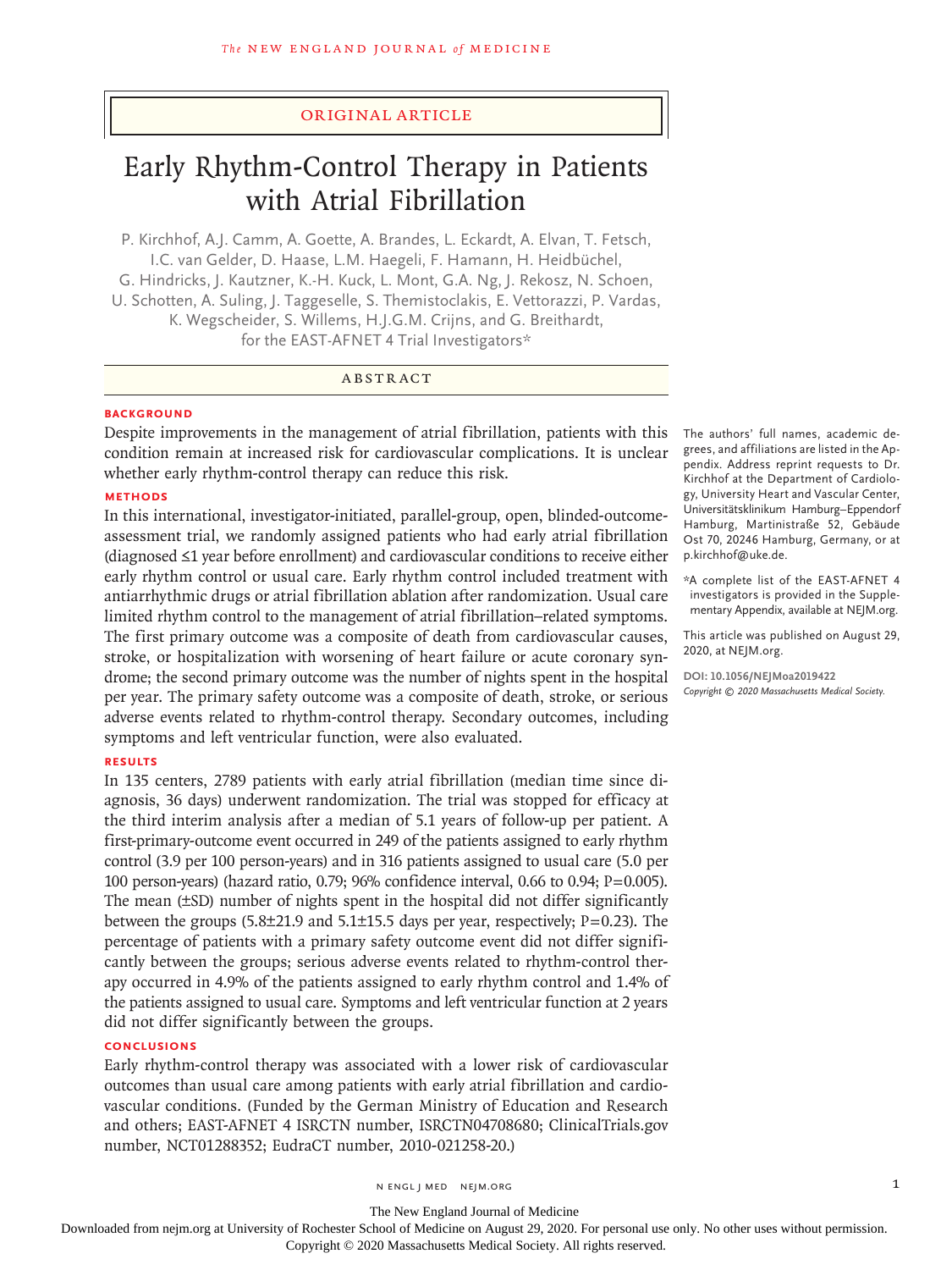**EVEN WITH CURRENT GUIDELINE-BASED**<br>management, patients with atrial fibrilla-<br>tion have stroke, acute coronary syndrome,<br>heart failure, and cardiovascular death at a rate management, patients with atrial fibrillation have stroke, acute coronary syndrome, heart failure, and cardiovascular death at a rate of approximately 5% of patients per year, $1-4$  and 35 to 50% of patients with atrial fibrillation who receive adequate anticoagulation either receive inpatient therapy or die within 5 years.<sup>5,6</sup> These complications occur even though most atrial fibrillation–related ischemic strokes can be prevented with anticoagulation,<sup>3,4</sup> and rate control often renders patients asymptomatic.<sup>7,8</sup> The risk of cardiovascular complications is increased during the first year after atrial fibrillation is diagnosed (a period referred to here as "early atrial fibrillation").<sup>9</sup> Furthermore, rhythm-control therapy may be more effective when delivered early.<sup>10,11</sup>

Previous trials, including one trial involving patients with heart failure, have not shown superiority of rhythm control with antiarrhythmic drugs over rate control in patients with established atrial fibrillation.7,8,12,13 Small trials have suggested that atrial fibrillation ablation may improve left ventricular function and may reduce the risk of adverse outcomes in patients with atrial fibrillation and heart failure, $2,14$  and in one trial the antiarrhythmic drug dronedarone, as compared with placebo, reduced the composite outcome of death and cardiovascular hospitalizations.<sup>6</sup> Some reports have indicated low rates of stroke and death associated with rhythm-control therapy,<sup>5,15</sup> including atrial fibrillation ablation.<sup>16-18</sup> The Early Treatment of Atrial Fibrillation for Stroke Prevention Trial (EAST-AFNET 4) therefore was designed to test whether a strategy of early rhythm-control therapy that includes atrial fibrillation ablation would be associated with better outcomes in patients with early atrial fibrillation than contemporary, evidence-based usual care.<sup>11</sup>

#### Methods

#### **Trial Design and Oversight**

We conducted an international, investigator-initiated, parallel-group, randomized, open, blindedoutcome-assessment trial. The details of the trial design have been published previously.19 The trial protocol and statistical analysis plan are available with the full text of this article at NEJM.org. The trial was designed and overseen by an executive committee supported by a steering committee and was conducted in accordance with the Declaration of Helsinki and the International Council for Harmonisation Good Clinical Practice Guidelines. An independent data and safety monitoring board guided the trial. All serious adverse events were adjudicated by an independent end-point review committee, the members of which were not aware of the treatment-group assignments. The trial was planned by the Atrial Fibrillation Network (AFNET) and the European Heart Rhythm Association. AFNET was responsible for the conduct of the trial. The protocol was approved by the ethics review boards of all the institutions involved. Written informed consent was provided by all patients who participated in the trial.

AFNET conducted the trial while being advised by the trial committees and working with the contract research organization CRI — the Clinical Research Institute. The contract research organization and the study sites used the Marvin electronic case-report form system (XClinical). The Institute of Medical Biometry and Epidemiology at the University Medical Center Hamburg– Eppendorf served as the core statistical unit. The funders of the trial did not influence the trial design, data collection, analysis, or the decision to publish. The first author wrote the first draft of the manuscript. All voting members of the executive steering committee (see the Supplementary Appendix, available at NEJM.org) vouch for the accuracy and completeness of the data and for the fidelity of the trial to the protocol.

#### **Trial Population**

We enrolled adults (≥18 years of age) who had early atrial fibrillation (defined as atrial fibrillation diagnosed ≤12 months before enrollment) and who were older than 75 years of age, had had a previous transient ischemic attack or stroke, or met two of the following criteria: age greater than 65 years, female sex, heart failure, hypertension, diabetes mellitus, severe coronary artery disease, chronic kidney disease (Modification of Diet in Renal Disease stage 3 or 4 [glomerular filtration rate, 15 to 59 ml per minute per 1.73  $m<sup>2</sup>$  of body-surface area]), and left ventricular hypertrophy (diastolic septal wall width, >15 mm).

#### **Trial Intervention**

Treatment of cardiovascular conditions, anticoagulation, and rate control were mandated in all pa-

2 N ENGL J MED NEJM.ORG

The New England Journal of Medicine

Downloaded from nejm.org at University of Rochester School of Medicine on August 29, 2020. For personal use only. No other uses without permission.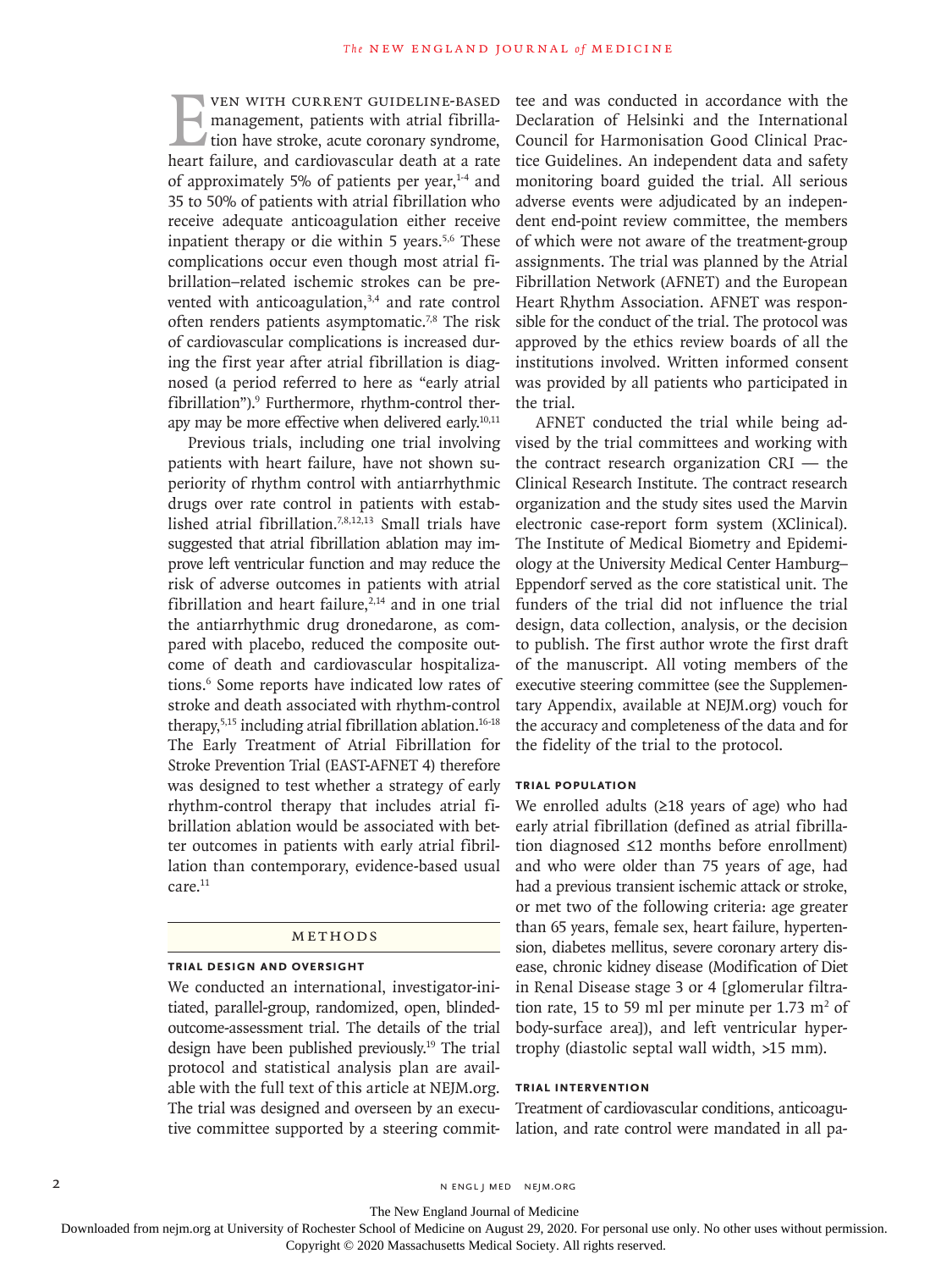tients, in accordance with guideline recommendations.20-22 Patients were randomly assigned in a 1:1 ratio to receive early rhythm control or usual care, with randomization stratified according to site and with variable block lengths used for concealment of assignments.

Early rhythm control required antiarrhythmic drugs or atrial fibrillation ablation, as well as cardioversion of persistent atrial fibrillation, to be initiated early after randomization. Local study teams chose the type of rhythm-control therapy independently to deliver this treatment, using protocol guidance based on current guidelines.<sup>20-22</sup> Patients who were randomly assigned to early rhythm-control therapy were asked to transmit a patient-operated single-lead electrocardiogram (ECG) (Vitaphone) twice per week and when symptomatic. All abnormal ECG recordings were forwarded to the study site. Documentation of recurrent atrial fibrillation triggered an in-person visit from the site team to escalate rhythm-control therapy as clinically indicated.

Patients who were randomly assigned to usual care were initially treated with rate-control therapy without rhythm-control therapy. Rhythm-control therapy was used only to mitigate uncontrolled atrial fibrillation–related symptoms during adequate rate-control therapy (i.e., therapy that maintained the heart rate within guideline-recommended targets).

## **Outcomes and Adverse Events**

The first primary outcome was a composite of death from cardiovascular causes, stroke (either ischemic and hemorrhagic), or hospitalization with worsening of heart failure or acute coronary syndrome, analyzed in a time-to-event analysis. The second primary outcome was the number of nights spent in the hospital per year. Secondary outcomes reported here include each component of the first primary outcome (analyzed in a timeto-event analysis), rhythm, left ventricular function, quality of life (assessed with the European Quality of Life–5 Dimensions [EQ-5D] visual analogue scale and the 12-Item Short-Form General Health Survey [SF-12]), atrial fibrillation– related symptoms (assessed as the European Heart Rhythm Association [EHRA] score), and cognitive function (based on the Montreal Cognitive Assessment [MoCA]) at 2 years. All the secondary outcomes are listed in Table S5 in the Supplementary Appendix.

The primary safety outcome was a composite of death from any cause, stroke, or prespecified serious adverse events of special interest capturing complications of rhythm-control therapy. Source data on all potential serious adverse events and adverse events of special interest were centrally adjudicated by the end-point review committee.

#### **Follow-up**

All patients remained in follow-up from randomization until the end of the trial, death, or withdrawal from the trial. At baseline, a medical history; information on clinical characteristics, therapy, and symptom status (EHRA); responses on the MoCA, EQ-5D, and SF-12 questionnaires; and an ECG and echocardiogram were obtained. A blood specimen was obtained from patients who consented to participate in a biomarker substudy. Every 6 months, trial sites mailed questionnaires to all patients to obtain information on hospitalizations and cardiovascular events. Questionnaires were reviewed at the contract research organization, and source documents for all possible events were requested from the sites. At 1 and 2 years, an in-person interview, physical examination, and ECG were performed. The MoCA, EQ-5D, SF-12, and echocardiography were repeated at 2 years.

#### **Statistical Analysis**

The trial was designed as an event-driven trial. The first and second primary outcomes were tested independently for differences between the treatment groups at an overall two-sided type 1 error rate of 4% for the first primary outcome and 1% for the second primary outcome to reach an overall type 1 error rate of 5%. A betweengroup difference of 20% in the annual rate of the first primary outcome was deemed a clinically relevant difference. We calculated that 685 events would be needed to show a 20% difference in the event rate for the first primary outcome with a power of 80%.

Under the assumption of an event rate of 8% per year in the control group, a recruitment time of 48 months, a minimum follow-up time of 24 months, and a loss-to-follow-up of 5% of the observation time, a sample of 2810 patients was calculated to be needed. After a prespecified blinded interim analysis of pooled event data that was performed after 42 months of recruitment, fol-

The New England Journal of Medicine

Downloaded from nejm.org at University of Rochester School of Medicine on August 29, 2020. For personal use only. No other uses without permission.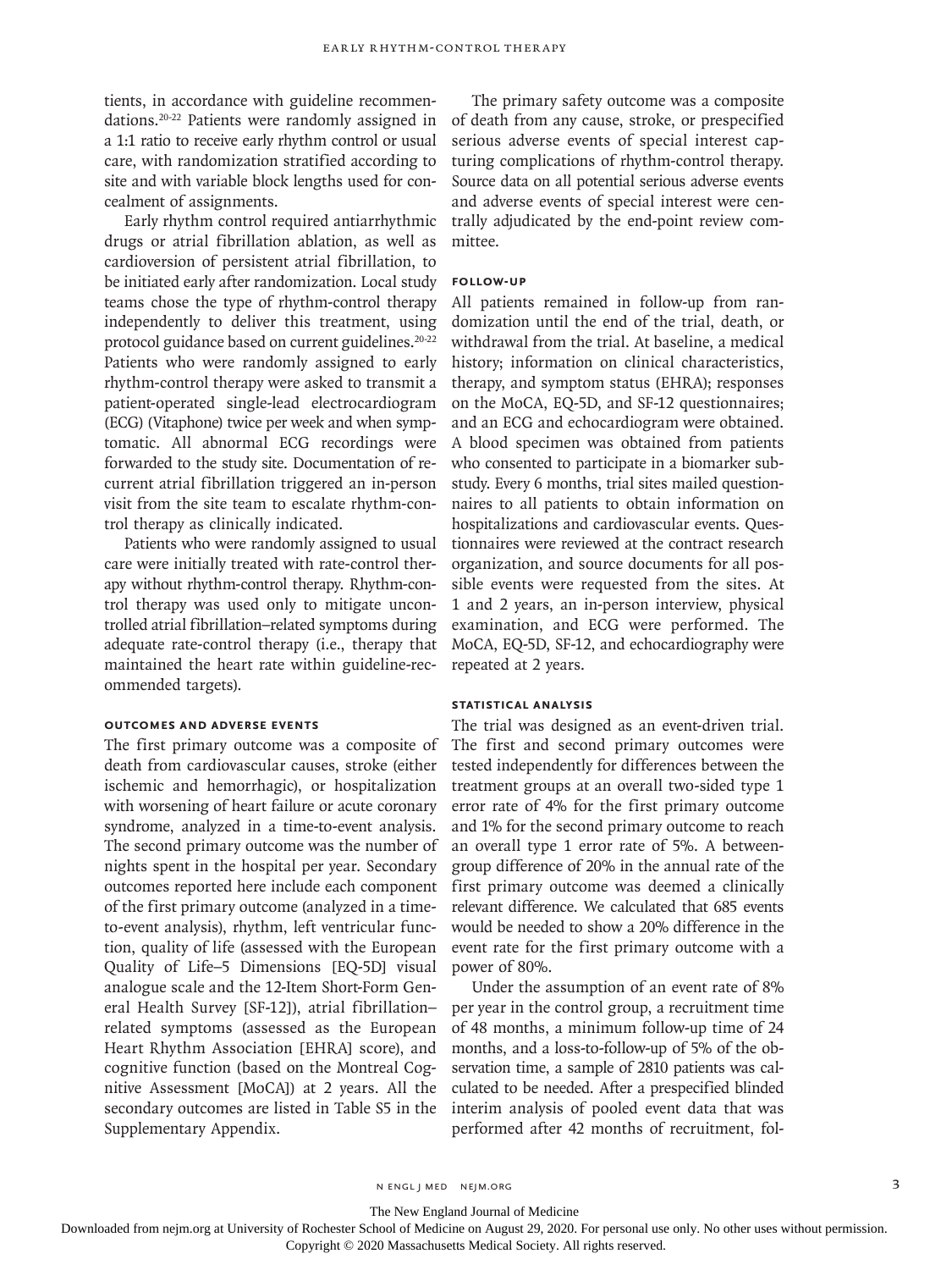low-up time was increased to 30 months and the recruitment period to 65 months, resulting in a modified sample of 2745 patients without modifying the required number of events. Three unblinded interim analyses for early determination of significance were conducted by the data and safety monitoring board when 25%, 50%, and 75% of the required events of the first primary outcome had occurred.

The analyses of the primary outcomes included all patients who underwent randomization and at least one follow-up assessment. The analysis of the first primary outcome was a comparison of end-point review committee–adjudicated events between the treatment groups. The analysis followed a group-sequential design with three interim analyses with O'Brien–Fleming stopping boundaries and two-sided log-rank tests comparing early rhythm control with usual care. Deaths from noncardiovascular causes were treated as censored. Additional events at the termination of the trial were included with the use of the inverse normal method.23 As the primary result of the trial, the two-sided P value based on Tsiatis, Rosner, and Mehta stagewise ordering, accompanied by the corresponding median unbiased estimate of the hazard ratio and 96% confidence interval, is given.<sup>24</sup>

The second primary outcome was calculated as the observed sum of nights in the hospital divided by the individual follow-up time (in days; in the case of a follow-up time of 0 days, 0.01 days of follow-up was assumed) and reported as annualized rates. The difference between the treatment groups was estimated as the arithmetic mean and t-based 99% confidence interval. For the primary analysis of the second primary outcome, a mixed negative binomial regression model was used. Explanations of the sensitivity analyses and analyses of secondary outcomes and further statistical details are provided in the Supplementary Appendix.

We used a multiple-imputation procedure with 60 imputations to replace missing values for continuous outcomes and covariates defined for adjustment. With the exception of the primary analysis, estimates are reported with two-sided 95% confidence intervals throughout (see the statistical analysis plan in the protocol). These confidence intervals have not been adjusted for multiplicity and cannot be used to infer treatment effects. All analyses were conducted with Stata software, version 16.1 (StataCorp), and R software, version 3.6.1 (R Project for Statistical Computing).

#### **RESULTS**

## **Trial Participants**

A total of 2789 patients underwent randomization across 135 sites in 11 European countries between July 28, 2011, and December 30, 2016. The primary intention-to-treat population consisted of all 2789 patients — 1395 assigned to early rhythm control and 1394 assigned to usual care (Fig. 1). Most patients received guidelinerecommended anticoagulation and therapy for cardiovascular conditions (Table 1). Patients were enrolled a median of 36 days (interquartile range, 6 to 112) after the first diagnosis of atrial fibrillation. Demographic and clinical characteristics were generally well balanced between the groups, although the use of digitalis glycosides and beta-blockers was slightly more common (probably because of the group assignment), and statin use slightly less common, among the patients assigned to usual care (Table 1, Fig. 1, and Table S3).

## **Intervention**

Almost all patients (1323 [94.8%]) who were randomly assigned to early rhythm control received an antiarrhythmic drug or underwent atrial fibrillation ablation (Fig. 1), which replicated clinical practice patterns.<sup>25</sup> Among the 1395 patients, 216 (15.4%) had a triggered visit to adapt rhythmcontrol therapy. At 2 years, 908 of 1395 patients (65.1%) were still receiving rhythm-control therapy (Fig. 1).

Usual care consisted of treatment with ratecontrol therapy without rhythm-control therapy throughout follow-up in the majority of patients assigned to this group. Initially, 1335 (95.8%) of the 1394 patients in this group had their condition managed without rhythm-control therapy; at 2 years, 1191 of the 1394 patients (85.4%) were still not receiving rhythm-control therapy (Fig. 1).

Sinus rhythm was found more often in patients who had been randomly assigned to receive early rhythm control (84.9% at 1 year, 82.1% at 2 years) than in patients assigned to receive usual care (65.5% at 1 year, 60.5% at 2 years) (Table 2; imputed estimates are provided in Fig. S3). At 2 years, 1020 of 1159 patients (88.0%) assigned to early rhythm control and 1065 of 1171 patients

4 n engl j med nejm.org nejm.org neighborhood in the negative media in the negative media in the negative media in the negative media in the negative media in the negative media in the negative media in the negative media

The New England Journal of Medicine

Downloaded from nejm.org at University of Rochester School of Medicine on August 29, 2020. For personal use only. No other uses without permission.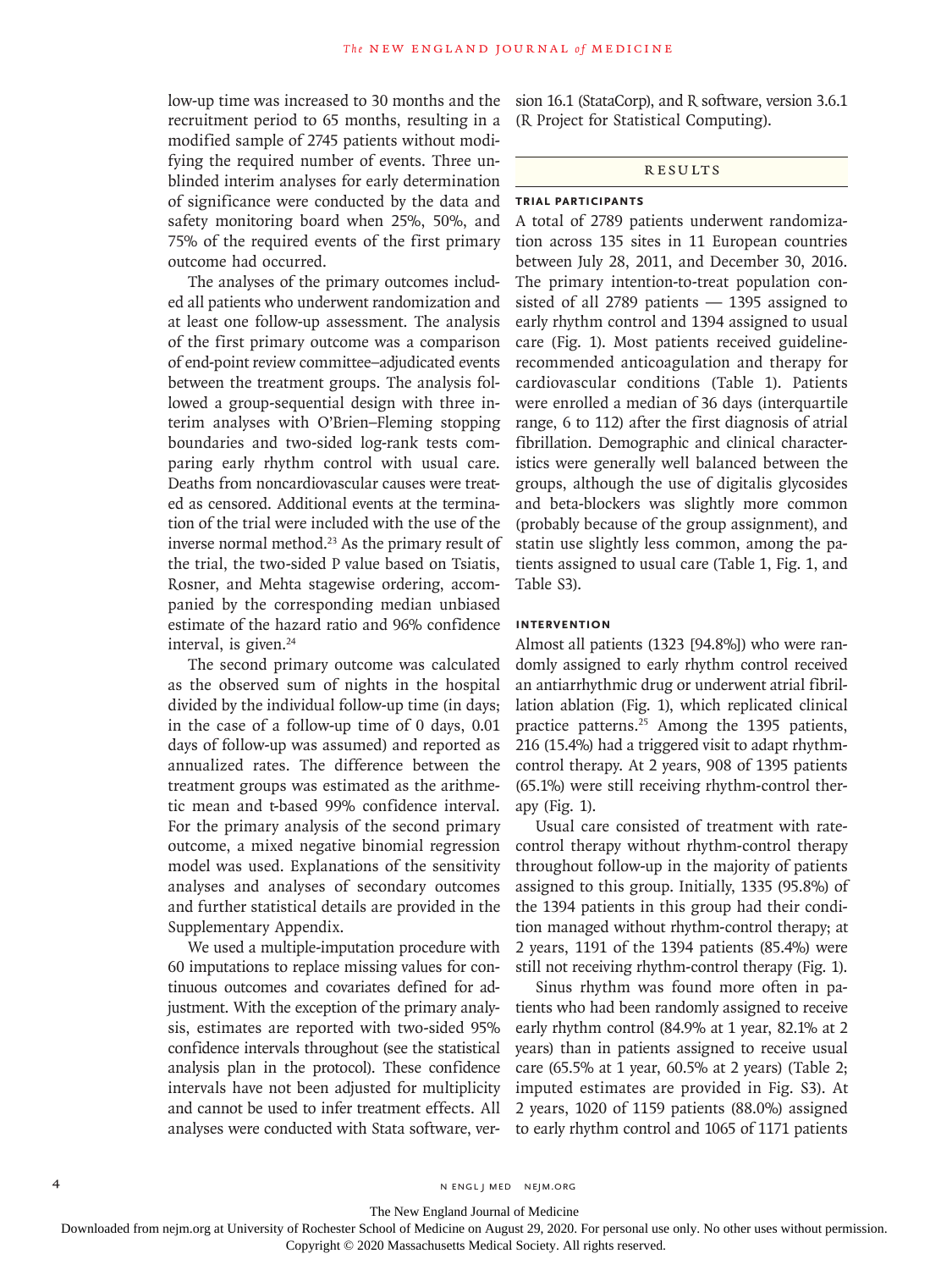(90.9%) assigned to usual care were still taking years per patient. A first-primary-outcome event oral anticoagulants.

## **Primary Outcomes**

The trial was stopped for efficacy at the third interim analysis after a median follow-up of 5.1

occurred in 249 patients assigned to receive early rhythm control (3.9 per 100 person-years) and in 316 patients assigned to receive usual care (5.0 per 100 person-years) (Table 2). When the results were adjusted for the group-sequential design of the



Most of the patients assigned to early rhythm-control therapy were initially treated with antiarrhythmic drugs, often flecainide. After 2 years of follow-up, 908 of the patients (65.1%) who had been randomly assigned to early rhythmcontrol therapy were still receiving active rhythm-control therapy (270 patients treated with atrial fibrillation [AF] ablation and 638 treated with antiarrhythmic drugs), and only 203 patients (14.6%) who had been randomly assigned to usual care were receiving rhythm-control therapy (97 treated with AF ablation and 106 treated with antiarrhythmic drugs). All patients who underwent randomization were included in the primary analysis.

n engl j med nejm.org 5

The New England Journal of Medicine

Downloaded from nejm.org at University of Rochester School of Medicine on August 29, 2020. For personal use only. No other uses without permission. Copyright © 2020 Massachusetts Medical Society. All rights reserved.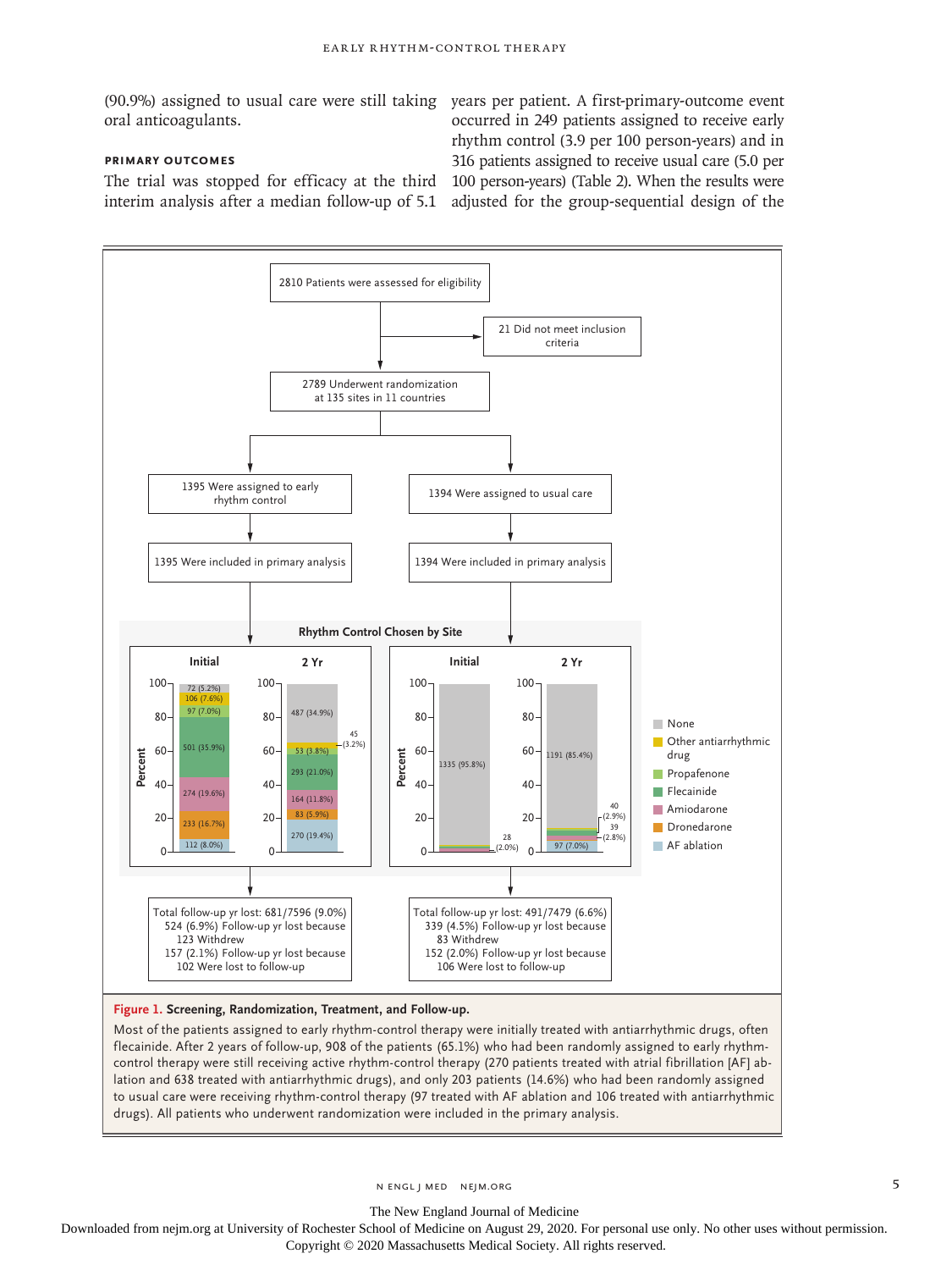| Table 1. Demographic and Clinical Characteristics of the Patients at Baseline.* |                                      |                                   |  |  |
|---------------------------------------------------------------------------------|--------------------------------------|-----------------------------------|--|--|
| Characteristic                                                                  | Early Rhythm Control<br>$(N = 1395)$ | <b>Usual Care</b><br>$(N = 1394)$ |  |  |
| $Age - yr$                                                                      | $70.2 + 8.4$                         | $70.4 \pm 8.2$                    |  |  |
| Female sex - no. (%)                                                            | 645 (46.2)                           | 648 (46.5)                        |  |  |
| Body-mass index†                                                                | $29.2 + 5.4$                         | $29.3 \pm 5.4$                    |  |  |
| Type of atrial fibrillation - no./total no. (%)                                 |                                      |                                   |  |  |
| First episode                                                                   | 528/1391 (38.0)                      | 520/1394 (37.3)                   |  |  |
| Paroxysmal                                                                      | 501/1391 (36.0)                      | 493/1394 (35.4)                   |  |  |
| Persistent                                                                      | 362/1391 (26.0)                      | 381/1394 (27.3)                   |  |  |
| Sinus rhythm at baseline - no./total no. (%)                                    | 762/1389 (54.9)                      | 743/1393 (53.3)                   |  |  |
| Median days since atrial fibrillation diagnosis (IQR):                          | $36.0 (6.0 - 114.0)$                 | $36.0 (6.0 - 112.0)$              |  |  |
| Absence of atrial fibrillation symptoms - no./total no. (%)                     | 395/1305 (30.3)                      | 406/1328 (30.6)                   |  |  |
| Previous cardioversion - no./total no. (%)                                      | 546/1364 (40.0)                      | 543/1389 (39.1)                   |  |  |
| Concomitant cardiovascular conditions                                           |                                      |                                   |  |  |
| Previous stroke or transient ischemic attack - no. (%)                          | 175(12.5)                            | 153(11.0)                         |  |  |
| At least mild cognitive impairment - no./total no. (%)                          | 582/1326 (43.9)                      | 584/1341 (43.5)                   |  |  |
| Arterial hypertension - no. (%)                                                 | 1230 (88.2)                          | 1220 (87.5)                       |  |  |
| Blood pressure - mm Hg                                                          |                                      |                                   |  |  |
| Systolic                                                                        | $136.5 \pm 19.4$                     | $137.5 \pm 19.3$                  |  |  |
| <b>Diastolic</b>                                                                | $80.9 + 12.1$                        | $81.3 \pm 12.0$                   |  |  |
| Stable heart failure - no. (%)**                                                | 396 (28.4)                           | 402 (28.8)                        |  |  |
| CHA <sub>2</sub> DS <sub>2</sub> -VASc score††                                  | $3.4 \pm 1.3$                        | $3.3 \pm 1.3$                     |  |  |
| Valvular heart disease - no./total no. (%)                                      | 609/1389 (43.8)                      | 642/1391 (46.2)                   |  |  |
| Chronic kidney disease of MDRD stage 3 or 4 - no. (%) ##                        | 172 (12.3)                           | 179 (12.8)                        |  |  |
| Medication at discharge - no./total no. (%) \                                   |                                      |                                   |  |  |
| Oral anticoagulation with NOAC or VKA                                           | 1267/1389 (91.2)                     | 1250/1393 (89.7)                  |  |  |
| Digoxin or digitoxin                                                            | 46/1389 (3.3)                        | 85/1393(6.1)                      |  |  |
| Beta-blocker                                                                    | 1058/1389 (76.2)                     | 1191/1393 (85.5)                  |  |  |
| ACE inhibitors or angiotensin II receptor blocker                               | 953/1389 (68.6)                      | 979/1393 (70.3)                   |  |  |
| Mineralocorticoid-receptor antagonist                                           | 90/1389(6.5)                         | 92/1393(6.6)                      |  |  |
| <b>Diuretic</b>                                                                 | 559/1389 (40.2)                      | 561/1393 (40.3)                   |  |  |
| Statin                                                                          | 628/1389 (45.2)                      | 568/1393 (40.8)                   |  |  |
| Platelet inhibitor                                                              | 229/1389 (16.5)                      | 226/1393 (16.2)                   |  |  |

\* Plus–minus values are means ±SD. Definitions of clinical measures are provided in Table S1. ACE denotes angiotensin-converting enzyme, IQR interquartile range, NOAC non–vitamin K antagonist oral anticoagulant, and VKA vitamin K antagonist.

† The body-mass index is the weight in kilograms divided by the square of the height in meters. Data were missing for 7 patients assigned to early rhythm control and for 6 patients assigned to usual care.

‡ Data on median days since atrial fibrillation diagnosis were missing for 2 patients assigned to early rhythm control and for 1 patient assigned to usual care.

§ The absence of symptoms was defined as a European Heart Rhythm Association (EHRA) score of I. The EHRA score categorizes symptoms related to atrial fibrillation into four classes from I (asymptomatic) to IV (severe symptoms at rest).

At least mild cognitive impairment was defined as a Montreal Cognitive Assessment (MoCA) score of less than 26. The MoCA score provides an overall assessment of cognitive function. Scores range from 0 to 30, with lower scores indicating worse cognitive function. Data on blood pressure were missing for 9 patients assigned to early rhythm control and 4 patients assigned to usual care.

\*\* Stable heart failure was defined as New York Heart Association stage II or a left ventricular ejection fraction of less than 50%.

†† CHA2DS2-VASc scores (an assessment of the risk of stroke among patients with atrial fibrillation) range from 0 to 9, with higher scores indicating a higher risk of stroke.

 $\ddot{x}$  A Modification of Diet in Renal Disease (MDRD) stage of 3 or 4 indicates a glomerular filtration rate of 15 to 59 ml per minute per 1.73 m<sup>2</sup> of body-surface area.

Because of the high proportion of patients with atrial fibrillation that was first diagnosed at enrollment, important therapies were initiated between enrollment and discharge from the baseline visit. Therefore, medication at discharge from the baseline visit is shown.

The New England Journal of Medicine

Downloaded from nejm.org at University of Rochester School of Medicine on August 29, 2020. For personal use only. No other uses without permission.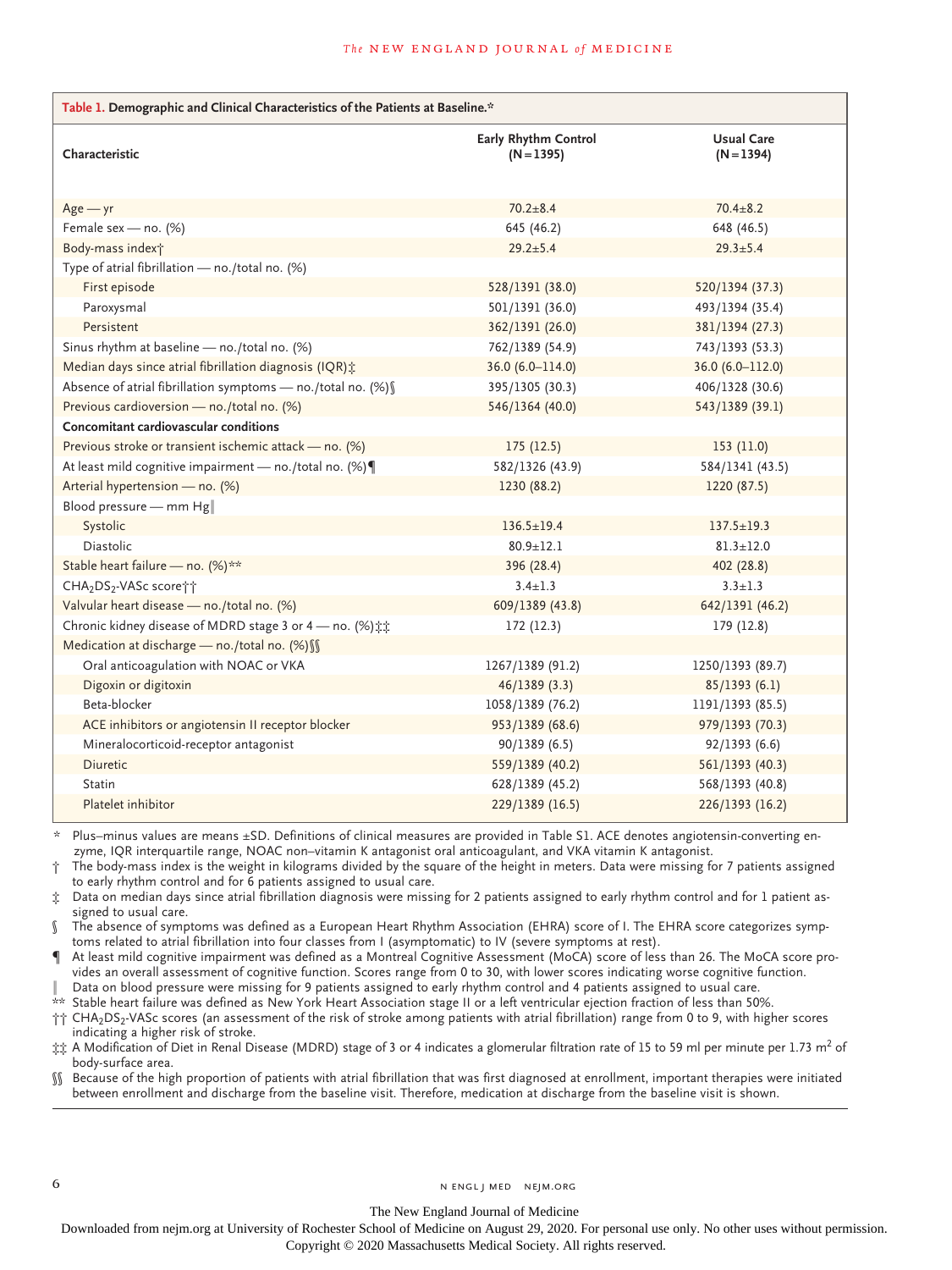| Table 2. Efficacy Outcomes.*                                                        |                      |                   |                                  |
|-------------------------------------------------------------------------------------|----------------------|-------------------|----------------------------------|
| Outcome                                                                             | Early Rhythm Control | <b>Usual Care</b> | <b>Treatment Effect</b>          |
| First primary outcome - events/person-yr (incidence/<br>100 person-yr)              | 249/6399 (3.9)       | 316/6332 (5.0)    | 0.79 (0.66 to 0.94) <sup>+</sup> |
| Components of first primary outcome - events/person-yr<br>(incidence/100 person-yr) |                      |                   |                                  |
| Death from cardiovascular causes                                                    | 67/6915 (1.0)        | 94/6988 (1.3)     | 0.72 (0.52 to 0.98) $\pm$        |
| Stroke                                                                              | 40/6813 (0.6)        | 62/6856 (0.9)     | $0.65$ (0.44 to 0.97) $\pm$      |
| Hospitalization with worsening of heart failure                                     | 139/6620 (2.1)       | 169/6558 (2.6)    | 0.81 (0.65 to 1.02) t            |
| Hospitalization with acute coronary syndrome                                        | 53/6762 (0.8)        | 65/6816 (1.0)     | 0.83 (0.58 to 1.19) $\ddagger$   |
| Second primary outcome - nights spent in hospital/yr                                | $5.8 \pm 21.9$       | $5.1 \pm 15.5$    | 1.08 (0.92 to 1.28) $$$          |
| Key secondary outcomes at 2 yr                                                      |                      |                   |                                  |
| Change in left ventricular ejection fraction - %                                    | $1.5 + 9.8$          | $0.8 + 9.8$       | 0.23 $(-0.46 \text{ to } -0.91)$ |
| Change in EQ-5D score                                                               | $-1.0+21.4$          | $-2.7+22.3$       | 1.07 (-0.68 to 2.82)             |
| Change in SF-12 Mental Score**                                                      | $0.7 + 10.6$         | $1.6 \pm 10.1$    | $-1.20$ (-2.04 to $-0.37$ )      |
| Change in SF-12 Physical Score**                                                    | $0.3 + 8.5$          | $0.1 + 8.2$       | 0.33 (-0.39 to $1.06$ )          |
| Change in MoCA score                                                                | $0.1 + 3.3$          | $0.1 + 3.2$       | $-0.14$ (-0.39 to 0.12)          |
| Sinus rhythm $-$ no. of patients with feature/total no. (%)                         | 921/1122 (82.1)      | 687/1135 (60.5)   | 3.13 (2.55 to 3.84) ††           |
| Asymptomatic - no. of patients with feature/total no. (%) :::                       | 861/1159 (74.3)      | 850/1171 (72.6)   | 1.14 (0.93 to 1.40) ††           |

Plus–minus values are means ±SD. Data in columns 2 and 3 are observed data, and data in column 4 are model-based effect estimates. There were no significant differences in the key secondary outcomes between the treatment groups, with two exceptions: more patients assigned to early rhythm control were in sinus rhythm at 2 years, and a slightly greater improvement in the 12-Item Short-Form Health Survey (SF-12) mental score at 2 years was found in the group assigned to usual care. All 95% confidence intervals for secondary end points were not adjusted for multiplicity and should not be used to infer definitive treatment effects. The results for additional secondary outcomes are provided in the Supplementary Appendix.

† The treatment effect is expressed as the median unbiased estimate of the hazard ratio and 96% confidence interval, which were calculated on the basis of Tsiatis, Rosner, and Mehta stagewise ordering that adjusts for the group-sequential design.<sup>24</sup> P=0.005 for the betweengroup comparison.

‡ The treatment effect is expressed as the hazard ratio and 95% confidence interval, which were calculated with a Cox regression with treatment group as the fixed factor and site as the shared frailty term.

The treatment effect is expressed as the incidence rate ratio and 99% confidence interval, which were calculated with a mixed negative binomial model with treatment group as the fixed factor, the log of follow-up time as the offset, and site as a random effect. P=0.23 for the between-group comparison.

¶ The treatment effect is expressed as the adjusted mean difference and 95% confidence interval, which were calculated with a mixed linear model with the corresponding baseline measurement and treatment group as the fixed effects and site as a random effect, analyzed after multiple imputation of missing values in survivors.

‖ The European Quality of Life–5 Dimensions (EQ-5D) assesses state of health on visual analogue scale from 0 (very bad health) to 100 (perfect health); values were defined as 0 for nonsurvivors.

\*\* Scores on the SF-12 range from 0 to 100, with lower scores indicating worse functioning.

†† The treatment effect is expressed as the odds ratio and 95% confidence interval, which were calculated with a mixed logistic regression including treatment group and the corresponding baseline assessment as fixed factors and site as a random effect, analyzed after multiple imputation of missing values in survivors.

‡‡ The absence of symptoms was defined as an EHRA score of I.

trial, a first-primary-outcome event was found stable after adjustment for relevant covariates to have occurred less often in patients assigned to early rhythm control than in patients assigned to usual care (hazard ratio, 0.79; 96% confidence interval [CI],  $0.66$  to  $0.94$ ;  $P=0.005$ ) (Fig. 2). The effects of early rhythm control on spent in the hospital between the treatment individual components of the first primary outcome were consistent with the overall result year; usual care,  $5.1\pm15.5$  days per year;  $P=0.23$ ) (Table 2 and Fig. S4). The effect of early rhythm (Table 2). control on the first primary outcome remained

(hazard ratio, 0.78; 95% CI, 0.66 to 0.92; P=0.004) (Fig. S1), and the effect was consistent across subgroups (Fig. S5). There was no significant difference in the mean (±SD) number of nights groups (early rhythm control, 5.8±21.9 days per

The numbers of patients with a primary-safety-

n engl j med nejm.org 7

The New England Journal of Medicine

Downloaded from nejm.org at University of Rochester School of Medicine on August 29, 2020. For personal use only. No other uses without permission.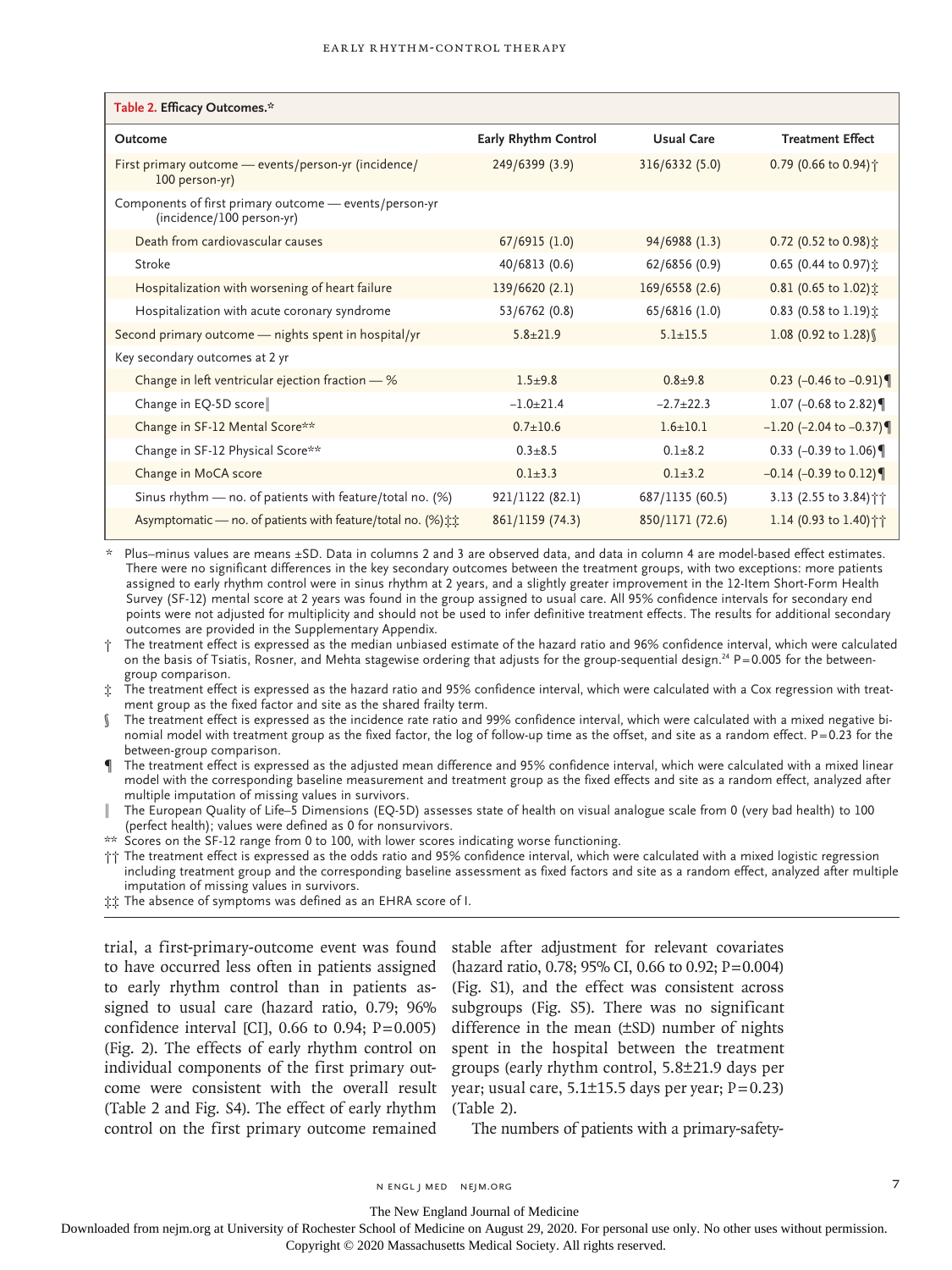

**Figure 2. Aalen–Johansen Cumulative-Incidence Curves for the First Primary Outcome.**

The first primary outcome was a composite of death from cardiovascular causes, stroke, or hospitalization with worsening of heart failure or acute

> outcome event did not differ significantly between the treatment groups (early rhythm control, 231 patients; usual care, 223 patients) (Table 3 and Table S4). Mortality was similar in the two treatment groups, and stroke occurred less frequently among patients assigned to early rhythm control than among those assigned to usual care. Serious adverse events related to rhythm-control therapy were more common in the group assigned to early rhythm control but were infrequent; during the 5-year follow-up period, such events occurred in 68 patients (4.9%) assigned to early rhythm control and 19 patients (1.4%) assigned to usual care (Table 3 and Table S4).

# **Secondary Outcomes**

Left ventricular function and cognitive function were stable at 2 years, with no evidence of significant differences between the treatment groups (Table 2). Most patients in both groups were free from atrial fibrillation–related symptoms at 2 years, and the change from baseline in atrial fibrillation–related symptoms (EHRA score) and quality of life (EQ-5D score) did not differ significantly between the groups (Table 2).

#### Discussion

In this multicenter randomized trial, a strategy of initiating rhythm-control therapy in all patients with early atrial fibrillation and concomitant cardiovascular conditions was associated with a lower risk of death from cardiovascular causes, stroke, or hospitalization for heart failure or acute coronary syndrome than usual care over a followup time of more than 5 years (absolute difference in risk, 1.1 events per 100 person-years).

Early rhythm control did not affect the number of nights spent in the hospital. The absence of an appreciable difference in hospital nights is reassuring in view of the excess hospitalizations associated with rhythm-control therapy reported in two previous large trials. $8,13$ 

Most patients (>70%) were asymptomatic at 1 and 2 years in both treatment groups, and the magnitude of change in left ventricular function did not differ between the groups at 2 years, which indicates that both rate control and rhythm control can control symptoms and maintain cardiac function in patients with early atrial fibrillation. The effects of an early rhythm-control strategy on the primary outcome appeared to be generally consistent across predefined subgroups, including asymptomatic patients, patients with obesity, and patients with or without heart failure.

Previous studies comparing rate-control and rhythm-control strategies did not show better outcomes with rhythm control than with rate control.7,8,12,13 In contrast to those trials, our trial included atrial fibrillation ablation, a powerful rhythm-control therapy<sup>5,26</sup> that works synergistically with antiarrhythmic drugs. $27,28$  It is conceivable that atrial fibrillation ablation contributed to the superiority of early rhythm control in our trial. Also, unlike patients in previous trials, $7,8,12,13$  most patients in both treatment groups in our trial continued to receive anticoagulation, rate control, and treatment of concomitant cardiovascular conditions, maintaining their protective effects.

Whereas previous trials have evaluated rhythm control in patients with established, long-standing atrial fibrillation, $7,8,12,13$  we enrolled patients with early atrial fibrillation and initiated rhythmcontrol therapy shortly after the diagnosis of atrial fibrillation. Furthermore, 54% of the patients were in sinus rhythm at enrollment. In one large previous trial, rhythm-control therapy with

8 N ENGL J MED NEJM.ORG

The New England Journal of Medicine

Downloaded from nejm.org at University of Rochester School of Medicine on August 29, 2020. For personal use only. No other uses without permission.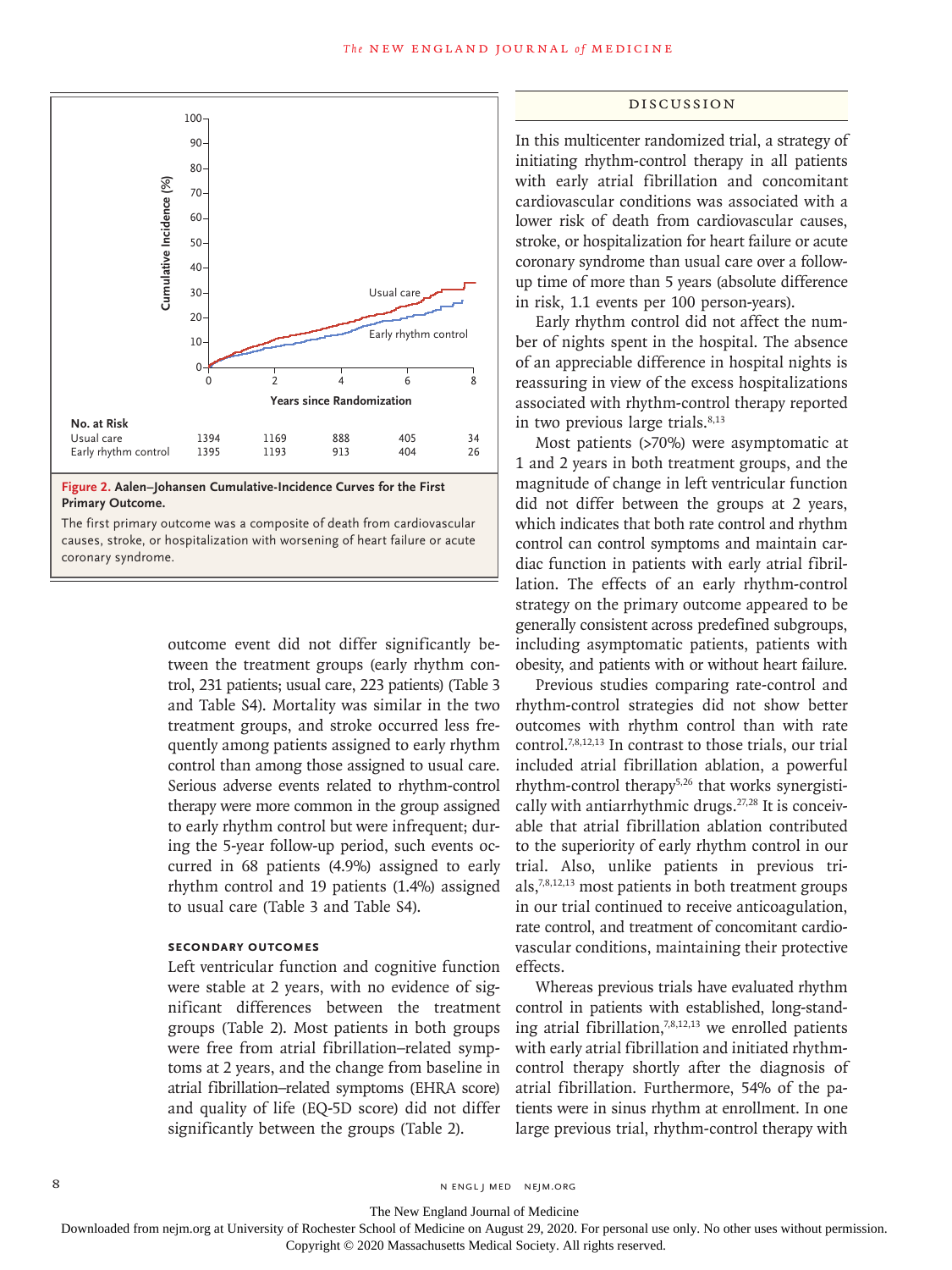| Table 3. Safety Outcomes.*                                                                                   |                                      |                                   |
|--------------------------------------------------------------------------------------------------------------|--------------------------------------|-----------------------------------|
| Outcome                                                                                                      | Early Rhythm Control<br>$(N = 1395)$ | <b>Usual Care</b><br>$(N = 1394)$ |
|                                                                                                              | number (percent)                     |                                   |
| Primary composite safety outcome                                                                             | 231 (16.6)                           | 223 (16.0)                        |
| Stroke                                                                                                       | 40 (2.9)                             | 62(4.4)                           |
| Death                                                                                                        | 138(9.9)                             | 164(11.8)                         |
| Serious adverse event of special interest related to rhythm-control therapy                                  | 68 (4.9)                             | 19(1.4)                           |
| Serious adverse event related to antiarrhythmic drug therapy                                                 |                                      |                                   |
| Nonfatal cardiac arrest                                                                                      | 1(0.1)                               | 1(0.1)                            |
| Toxic effects of atrial fibrillation-related drug therapy                                                    | 10(0.7)                              | 3(0.2)                            |
| Drug-induced bradycardia                                                                                     | 14(1.0)                              | 5(0.4)                            |
| Atrioventricular block                                                                                       | 2(0.1)                               | $\Omega$                          |
| Torsades de pointes tachycardia                                                                              | 1(0.1)                               | $\mathbf{0}$                      |
| Serious adverse event related to atrial fibrillation ablation                                                |                                      |                                   |
| Pericardial tamponade                                                                                        | 3(0.2)                               | $\mathbf 0$                       |
| Major bleeding related to atrial fibrillation ablation                                                       | 6(0.4)                               | $\Omega$                          |
| Nonmajor bleeding related to atrial fibrillation ablation                                                    | 1(0.1)                               | 2(0.1)                            |
| Other serious adverse event of special interest related to rhythm-control therapy                            |                                      |                                   |
| Blood pressure-related event†                                                                                | 1(0.1)                               | $\Omega$                          |
| Hospitalization for atrial fibrillation                                                                      | 11(0.8)                              | 3(0.2)                            |
| Other cardiovascular event                                                                                   | 5(0.4)                               | 1(0.1)                            |
| Other event                                                                                                  | 1(0.1)                               | 3(0.2)                            |
| Syncope                                                                                                      | 4(0.3)                               | 1(0.1)                            |
| Hospitalization for worsening of heart failure with decompensated heart failure                              | 3(0.2)                               | $\Omega$                          |
| Implantation of a pacemaker, defibrillator, cardiac resynchronization device, or any<br>other cardiac device | 8(0.6)                               | 4(0.3)                            |

\* Patients could have had more than one event, and therefore the total sum of events is higher than the number of patients with events. For dichotomous outcomes, mixed logistic-regression models with a random effect for site were used for comparison of random groups. Stroke was significantly less frequent (P=0.03) and serious adverse events of special interest significantly more frequent (P<0.001) in the group assigned to early rhythm control; the other safety outcomes did not differ significantly between the groups. † Blood pressure–related events included hypotension and hypertension (excluding syncope).

the antiarrhythmic drug dronedarone was found dence, suggest that the early initiation of rhythmto reduce the risk of death or hospitalization for cardiovascular causes<sup>6</sup> and, in a post hoc analysis, was found to reduce the risk of stroke.<sup>29</sup> The majority of patients in that trial had had atrial fibrillation for less than 1 year (68% of the 2859 patients in whom the duration of atrial fibrillation was known), and 75% of the patients were in sinus rhythm at enrollment. Almost no patients were in sinus rhythm at the time of enrollment in another trial, in which harm was shown when dronedarone was tested in patients with chronic atrial fibrillation (most of whom had had atrial fibrillation for  $>2$  years at enrollment).<sup>30</sup> Our results, together with other published evi-

control therapy probably contributed to the clinical superiority of this strategy.

Early rhythm-control therapy used in the present trial included all major antiarrhythmic drugs and atrial fibrillation ablation, and there were no significant differences between the treatment groups with respect to the primary safety outcome. Early rhythm control was associated with more adverse events related to rhythm-control therapy than was usual care, but such events were uncommon, similar to the results of other recent trials comparing rhythm-control therapies in patients with atrial fibrillation.<sup>5,26</sup> Early initiation of rhythm-control therapy, guidance on the

The New England Journal of Medicine

Downloaded from nejm.org at University of Rochester School of Medicine on August 29, 2020. For personal use only. No other uses without permission.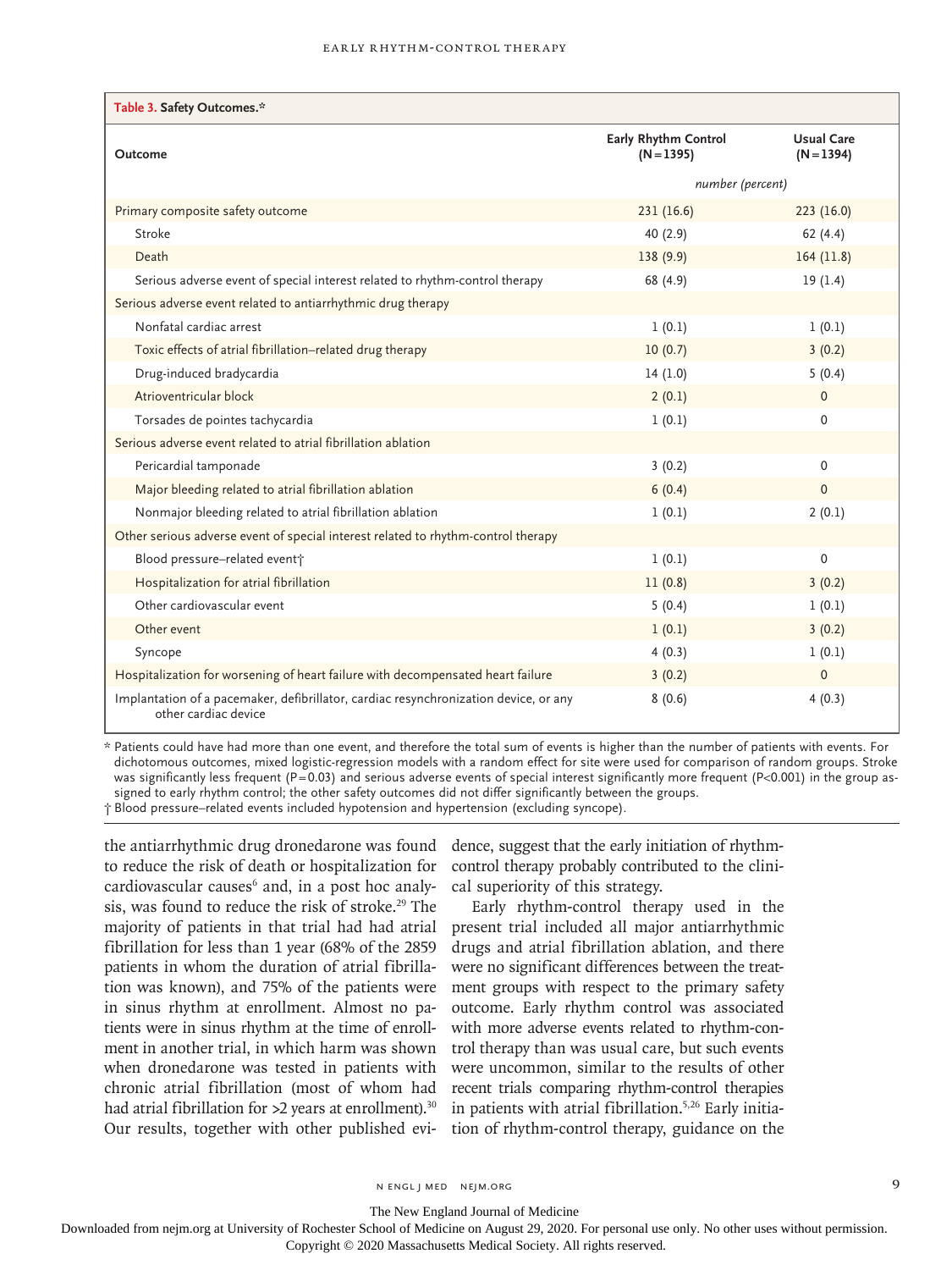safe use of antiarrhythmic drugs, $20-22$  and the availability of atrial fibrillation ablation may have contributed to the low incidence of adverse events associated with rhythm-control therapy, as compared with previous trials.<sup>7,8,12,13</sup>

Some limitations of our trial should be noted. We compared two treatment strategies that necessitated an open trial design. Blinded, central assessment of primary outcomes was used to minimize bias. The trial was not primarily designed to assess the safety and effectiveness of specific components of early rhythm control. We enrolled only patients with early atrial fibrillation, and thus the results may not be generalizable to patients in whom rhythm-control therapy that includes atrial fibrillation ablation is initiated later. Further analysis is needed of the costs of early rhythm control. All enrolled patients were deemed eligible for either rate-control or rhythmcontrol therapy, which probably excluded the most symptomatic patients. We did not collect detailed information on recurrent atrial fibrillation in both groups, and therefore our data on percentages of patients with sinus rhythm are not comparable to data on recurrent atrial fibrillation from other rhythm-control trials.<sup>5,11,26</sup>

Early initiation of rhythm-control therapy was

associated with less frequent cardiovascular events than usual care in patients with early atrial fibrillation and cardiovascular conditions without affecting the number of nights spent in the hospital. As expected, the early rhythm-control strategy was associated with more adverse events related to rhythm-control therapy, but the incidence of the overall safety outcome events was similar in the two groups. These results are relevant to decisions regarding rhythm-control therapy in patients with early atrial fibrillation.

Supported by a grant from the German Ministry of Education and Research (01 GI 0204), the German Center for Cardiovascular Research (DZHK), the Atrial Fibrillation Network (AFNET), the European Heart Rhythm Association, St. Jude Medical–Abbott, Sanofi, the German Heart Foundation, the European Union (grant agreement 633196 [CATCH ME], to Dr. Kirchhof and AFNET and grant agreement EU IMI 116074 [BigData@Heart], to Dr. Kirchhof), the British Heart Foundation (FS/13/43/30324, PG/17/30/32961, PG/20/22/35093, and AA/18/2/34218, to Dr. Kirchhof), and the Leducq Foundation (to Dr. Kirchhof).

Disclosure forms provided by the authors are available with the full text of this article at NEJM.org.

A data sharing statement provided by the authors is available with the full text of this article at NEJM.org.

We thank all the patients who agreed to participate in the trial, and especially those who stayed in the trial for many years; all local study teams; the dedicated staff at AFNET and CRI the Clinical Research Institute; and all committee members (see the Supplementary Appendix).

#### **Appendix**

The authors' full names and academic degrees are as follows: Paulus Kirchhof, M.D., A. John Camm, M.D., Andreas Goette, M.D., Axel Brandes, M.D., Lars Eckardt, M.D., Arif Elvan, M.D., Thomas Fetsch, M.D., Isabelle C. van Gelder, M.D., Doreen Haase, Ph.D., Laurent M. Haegeli, M.D., Frank Hamann, M.D., Hein Heidbüchel, M.D., Ph.D., Gerhard Hindricks, M.D., Josef Kautzner, M.D., Karl-Heinz Kuck, M.D., Lluis Mont, M.D., G. Andre Ng, M.B., Ch.B., Ph.D., Jerzy Rekosz, M.D., Norbert Schoen, M.D., Ulrich Schotten, M.D., Ph.D., Anna Suling, Ph.D., Jens Taggeselle, M.D., Sakis Themistoclakis, M.D., Eik Vettorazzi, M.Sc., Panos Vardas, M.D., Ph.D., Karl Wegscheider, Ph.D., Stephan Willems, M.D., Harry J.G.M. Crijns, M.D., Ph.D., and Günter Breithardt, M.D.

The authors' affiliations are as follows: the Department of Cardiology, University Heart and Vascular Center (P.K.), and Institute of Medical Biometry and Epidemiology (A.S., E.V., K.W.), University Medical Center Hamburg–Eppendorf, LANS Cardio (K.-H.K.), and the Department of Cardiology, Asklepios Klinik St. Georg (S.W.), Hamburg, Atrial Fibrillation Network (AFNET) (P.K., A.G., L.E., T.F., D.H., K.-H.K., N.S., U.S., J.T., K.W., S.W., G.B.) and the Department of Cardiology II (Electrophysiology), University Hospital Münster (L.E., G.B.), Münster, the German Center of Cardiovascular Research, Partner Site Hamburg/Lübeck/Kiel (P.K., K.W., S.W.), St. Vincenz Hospital, Paderborn (A.G.), the Working Group of Molecular Electrophysiology, University Hospital Magdeburg, Magdeburg (A.G.), the Clinical Research Institute, Munich (T.F.), Hospital Konstanz, Konstanz (F.H.), the Department of Cardiology and Electrophysiology, University Heart Center–Helios, and Leipzig Heart Institute, Leipzig (G.H.), University Heart Center Schleswig–Holstein, Campus Lübeck, Lübeck (K.-H.K.), Cardiology Practice Schön, Mühldorf (N.S.), and Cardiology Practice Taggeselle, Markkleeberg (J.T.) — all in Germany; the Institute of Cardiovascular Sciences, University of Birmingham, Birmingham (P.K.), the Cardiology Clinical Academic Group, Molecular and Clinical Sciences Research Institute, St. George's University of London, London (A.J.C.), and the Department of Cardiovascular Sciences, University of Leicester, National Institute for Health Research Leicester Biomedical Research Centre, Glenfield Hospital, Leicester (G.A.N.) — all in the United Kingdom; the Department of Cardiology, Odense University Hospital, and Department of Clinical Research, University of Southern Denmark, Odense (A.B.); Isala Hospital and Diagram B.V., Zwolle (A.E.), the University of Groningen, University Medical Center Groningen, Groningen (I.C.G.), and the Department of Physiology, Cardiovascular Research Institute Maastricht (U.S.), and the Department of Cardiology, Maastricht University Medical Center and Cardiovascular Research Institute Maastricht (H.J.G.M.C.), Maastricht — all in the Netherlands; University Hospital Zurich, Zurich (L.M.H.), and the Division of Cardiology, Medical University Department, Kantonsspital Aarau, Aarau (L.M.H.) — both in Switzerland; University Hospital Antwerp and Antwerp University, Antwerp, Belgium (H.H.); the Institute for Clinical and Experimental Medicine, Prague, Czech Republic (J.K.); the Hospital Clinic, University of Barcelona and Institut de Recerca Biomèdica, August Pi-Sunyer, Barcelona (L.M.), and Centro Investigación Biomedica en Red Cardiovascular, Madrid (L.M.); Department of Cardiology, Hospital Wojewódzka Stacja Pogotowia Ratunkowego i Transportu Sanitarnego (WSRiTS) Meditrans, Warsaw, Poland (J.R.); the Department of Cardiology, Ospedale dell'Angelo, Venice, Italy (S.T.); and Heart Sector, Hygeia Hospitals Group, Athens (P.V.).

10 N ENGL J MED NEJM.ORG

The New England Journal of Medicine

Downloaded from nejm.org at University of Rochester School of Medicine on August 29, 2020. For personal use only. No other uses without permission.